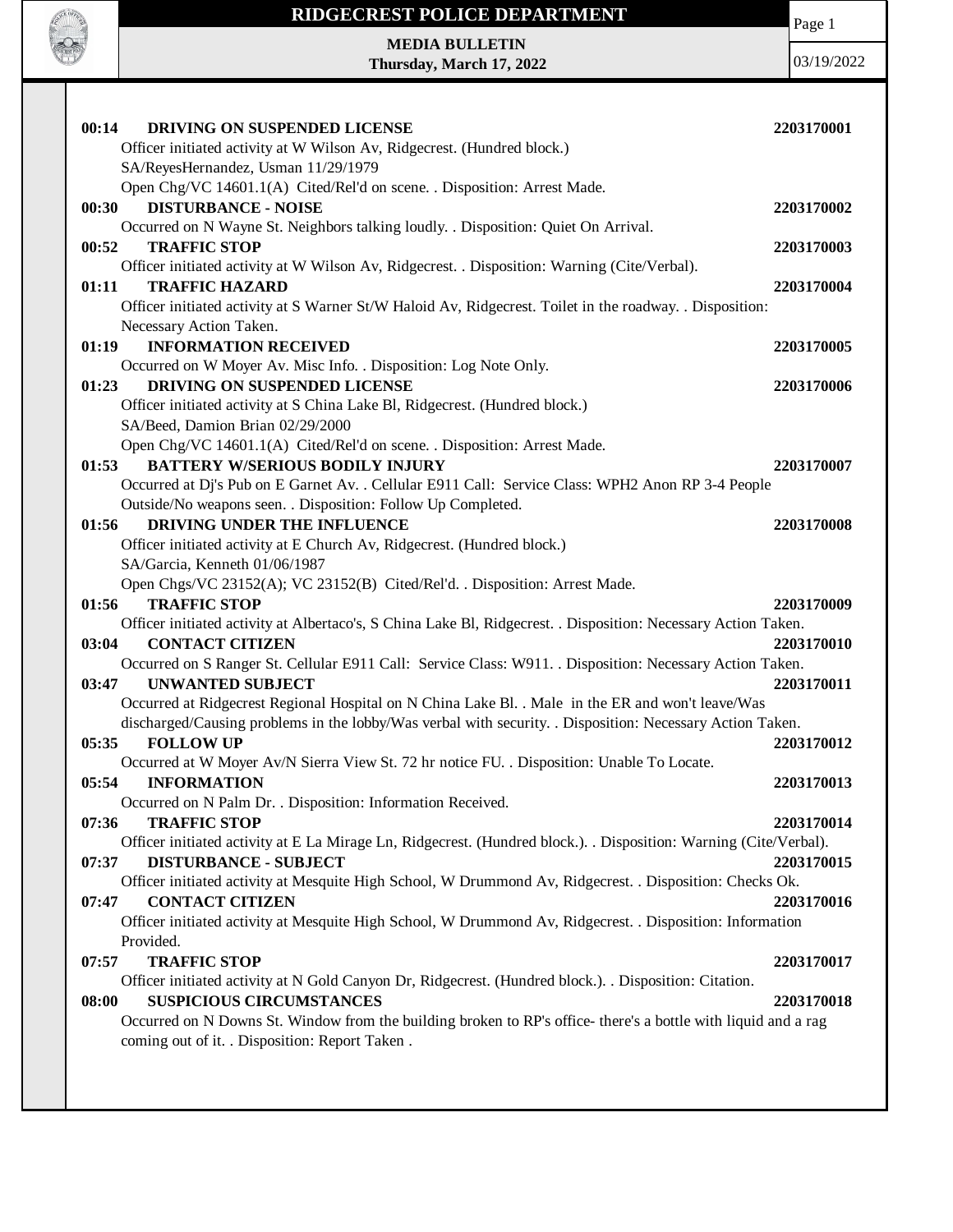

Page 2

**MEDIA BULLETIN Thursday, March 17, 2022**

| 08:05<br><b>CONTACT CITIZEN</b><br>Officer initiated activity at Murray Middle School, E Drummond Av, Ridgecrest. . Disposition: Information                                                                                                                                                                         | 2203170019                             |
|----------------------------------------------------------------------------------------------------------------------------------------------------------------------------------------------------------------------------------------------------------------------------------------------------------------------|----------------------------------------|
| Provided.<br>08:12<br><b>TRAFFIC STOP</b><br>Officer initiated activity at E French Av, Ridgecrest. (Hundred block.). . Disposition: Citation.                                                                                                                                                                       | 2203170020                             |
| <b>ACO CALL</b><br>08:20<br>Occurred on W Langley Av. Rp has an injured cat confined in her house/requesting ACO pick it up. .<br>Disposition: Animal Control Handled.                                                                                                                                               | 2203170021                             |
| <b>MEDICAL AID</b><br>08:28<br>Occurred at Larkspur Apartments on S Downs St. . Ambulance request. . Disposition: Referred To Other<br>Agency.                                                                                                                                                                       | 2203170022                             |
| PROPERTY DAMAGE ONLY TC<br>08:33<br>Occurred at Sam's Place on W Inyokern Rd. . 2 veh TC mini cooper red and black scion involved/both vehicles<br>pulled into the parking lot /unknown on injuries. . Disposition: Report Taken.                                                                                    | 2203170023                             |
| <b>HARASSMENT</b><br>09:07<br>Occurred at State Farm Insurance on N Norma St. . Rp would like an officer to come to the office to take a<br>report. . Disposition: Log Note Only.                                                                                                                                    | 2203170024                             |
| <b>MISSING JUV</b><br>09:10<br>Officer initiated activity at Burroughs High School, E French Av, Ridgecrest. . Disposition: Necessary Action<br>Taken.                                                                                                                                                               | 2203170025                             |
| <b>CODE VIOLATION</b><br>09:43<br>Officer initiated activity at S Sunset Pl, Ridgecrest. . Disposition: Necessary Action Taken.                                                                                                                                                                                      | 2203170026                             |
| 10:05<br><b>FOLLOW UP</b><br>Officer initiated activity at S Norma St, Ridgecrest. . Disposition: Follow Up Completed.<br>10:09<br><b>INFORMATION RECEIVED</b><br>Occurred at Verizon on S China Lake Bl. . Service Class: BUSN Test call. . Disposition: Information Provided.<br>10:19<br><b>DISTURBANCE FIGHT</b> | 2203170027<br>2203170028<br>2203170029 |
| Officer initiated activity at Burroughs High School, E French Av, Ridgecrest. 415f juveniles. . Disposition:<br>Necessary Action Taken.<br><b>WELFARE CHECK</b><br>10:23<br>Occurred on W Franklin Av. Welck on RP requesting call back after welck is done. . Disposition: Information                              | 2203170030                             |
| Provided.<br><b>CONTACT CITIZEN</b><br>10:30<br>Occurred at City Of Ridgecrest on W California Av. . RP in the lobby wants to speak with an Officer. .<br>Disposition: Information Provided.                                                                                                                         | 2203170031                             |
| <b>CONTACT CITIZEN</b><br>10:35<br>Occurred on W Wilson Av. CALL RP/would like to speak to an officer about possible extra patrol by her house<br>today. . Disposition: Negative Contact.                                                                                                                            | 2203170032                             |
| 10:36<br><b>FOLLOW UP</b><br>Officer initiated activity at Super 8 Motel, S China Lake Bl, Ridgecrest. . Disposition: Citation.                                                                                                                                                                                      | 2203170033                             |
| <b>CONTACT CITIZEN</b><br>10:43<br>Occurred at Earth Landscaping on W Reeves Av. . CALL RP/states she is having problems with the business<br>not giving her bf his last check and the owner of he business got into their faces. . Disposition: Information<br>Received.                                            | 2203170034                             |
| <b>TRAFFIC STOP</b><br>10:44<br>Officer initiated activity at W Haloid Av, Ridgecrest. (Hundred block.). Disposition: Warning (Cite/Verbal).<br><b>FOLLOW UP</b><br>10:53<br>Officer initiated activity at Oyo Hotel, S China Lake Bl, Ridgecrest. . Disposition: Follow Up Completed.                               | 2203170035<br>2203170036               |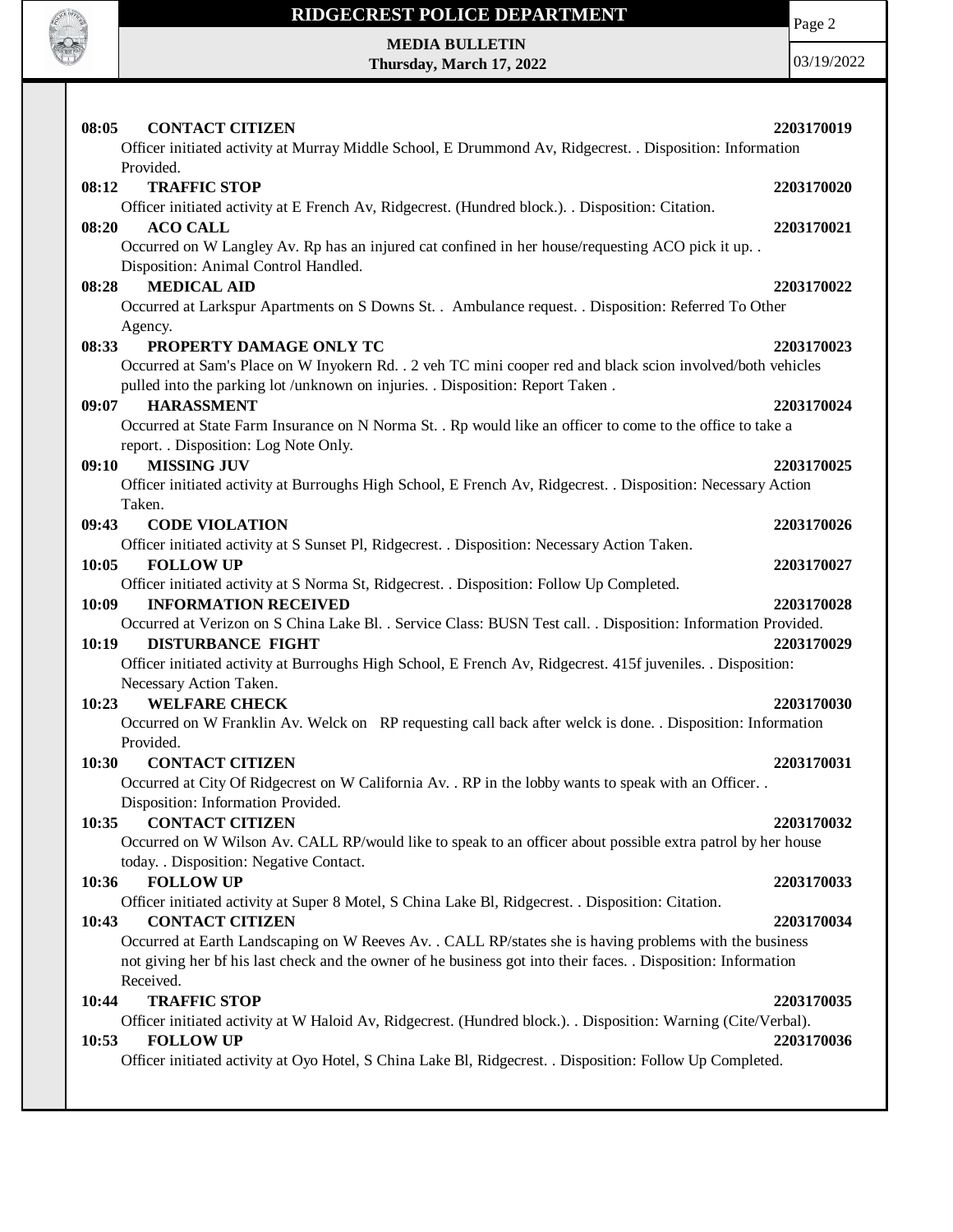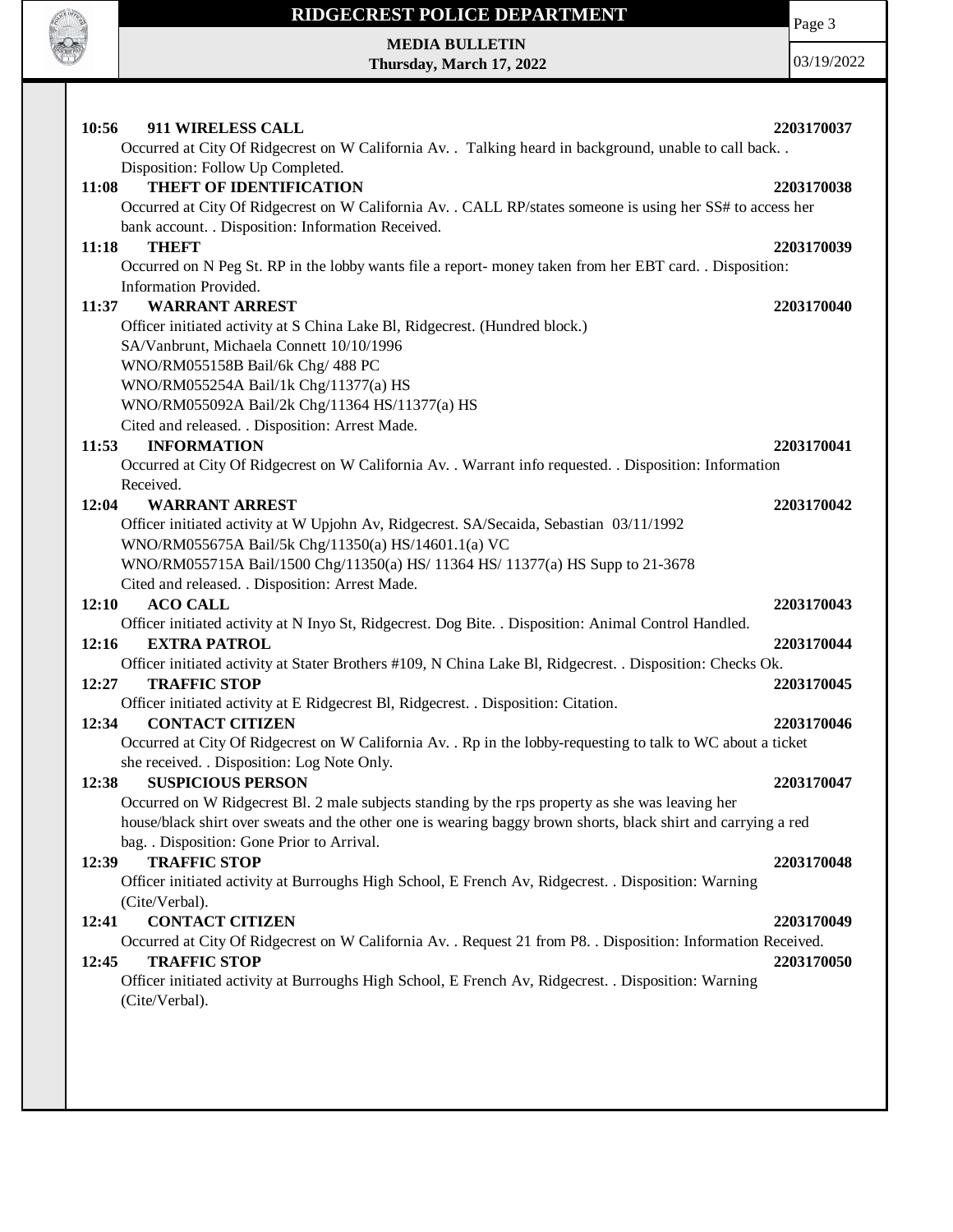

**MEDIA BULLETIN Thursday, March 17, 2022** Page 4

03/19/2022

### **12:49 CONTACT CITIZEN 2203170051**

Occurred at Desert Valleys Federal Credit Union on E Ward Av. . CALL RP/states he ran out of gas and is parked by the credit union would like to know if we can help/car is not blocking traffic. . Disposition: Information Provided.

### **12:54 TRUANT 2203170052**

Officer initiated activity at Town & Country Mobile Home Park, N Norma St, Ridgecrest. . Disposition: Information Provided.

### **13:05 FOLLOW UP 2203170053**

Officer initiated activity at Richmond Elementary School, E Rowe St, Ridgecrest. . Disposition: Follow Up Completed.

### **13:22 CONTACT CITIZEN 2203170054**

Officer initiated activity at James Monroe Middle School, W Church Av, Ridgecrest. . Disposition: Information Provided.

### **13:29 TERRORIST THREATS 2203170055**

Officer initiated activity at Inyokern Elementary School, Locust Av, Inyokern. . Disposition: Report Taken . **13:41 DOMESTIC DISTURBANCE 2203170056**

Occurred on E Commercial Av. Rp states her baby daddy is on scene and yelling at her and the kids/rp also states the male just slapped the child in the face/ can hear the parties yelling at eachother on the phone and babies crying

2nd caller

DVIR/Hardison, Britny and Johnson, James/former dating/former cohab/children in common/arguing over custody issues. . Disposition: Domestic Violence Documentation.

### **13:53 CONTACT CITIZEN 2203170058**

Occurred at City Of Ridgecrest on W California Av. . CALL RP/would like to talk to P11 regarding a case. . Disposition: Information Provided.

### **13:54 911 WIRELESS CALL 2203170059**

Occurred at Old Brewer's Pool on S Norma St. . Service Class: RESD Female stating accidental dial. . Disposition: Necessary Action Taken.

### **14:00 EXTRA PATROL 2203170060**

Occurred on W Haloid Av. Rp requesting extra patrol around his house due to fear of his home being 460'd. . Disposition: Checks Ok.

### **14:08 UNLICENSED DRIVER 2203170061**

Officer initiated activity at Freedom Park, S Warner St, Ridgecrest. SA/Patterson, Geoffrey Norman 05/15/1991 Open Chg/12500(a) VC Cited and released. . Disposition: Arrest Made.

### **14:28 UNLICENSED DRIVER 2203170062**

Officer initiated activity at W Church Av, Ridgecrest. (Hundred block.) SA/Craney, Russell Bryan 12/28/1971 Open Chg/12500(a) VC Cited/Rel'd. . Disposition: Arrest Made.

### **14:36 JUVENILE PROBLEM 2203170063**

Occurred at W Church Av/S Downs St. Rp states 4 juvs were throwing rocks at his house, he is currently following the juvs and they are at the intersection/3 BMJ and 1 HMJ. . Disposition: Duplicate Call Entered.

### **14:39 VERBAL THREATS 2203170064**

Occurred at Burroughs High School on E French Av. . RP in the lobby. . Disposition: Information Provided.

### **14:40 DISTURBANCE - VERBAL 2203170065**

Occurred at Larkspur Apartments on S Downs St. . Kids busted rocks into the windows - two kids are in the house with the RP detained. . Disposition: Counselled.

### **14:52 ROBBERY REPORT 2203170066**

Occurred at Casey's Steaks & Bbq on N China Lake Bl. . RP states he was "robbed" of all his belongings. . Disposition: Warning (Cite/Verbal).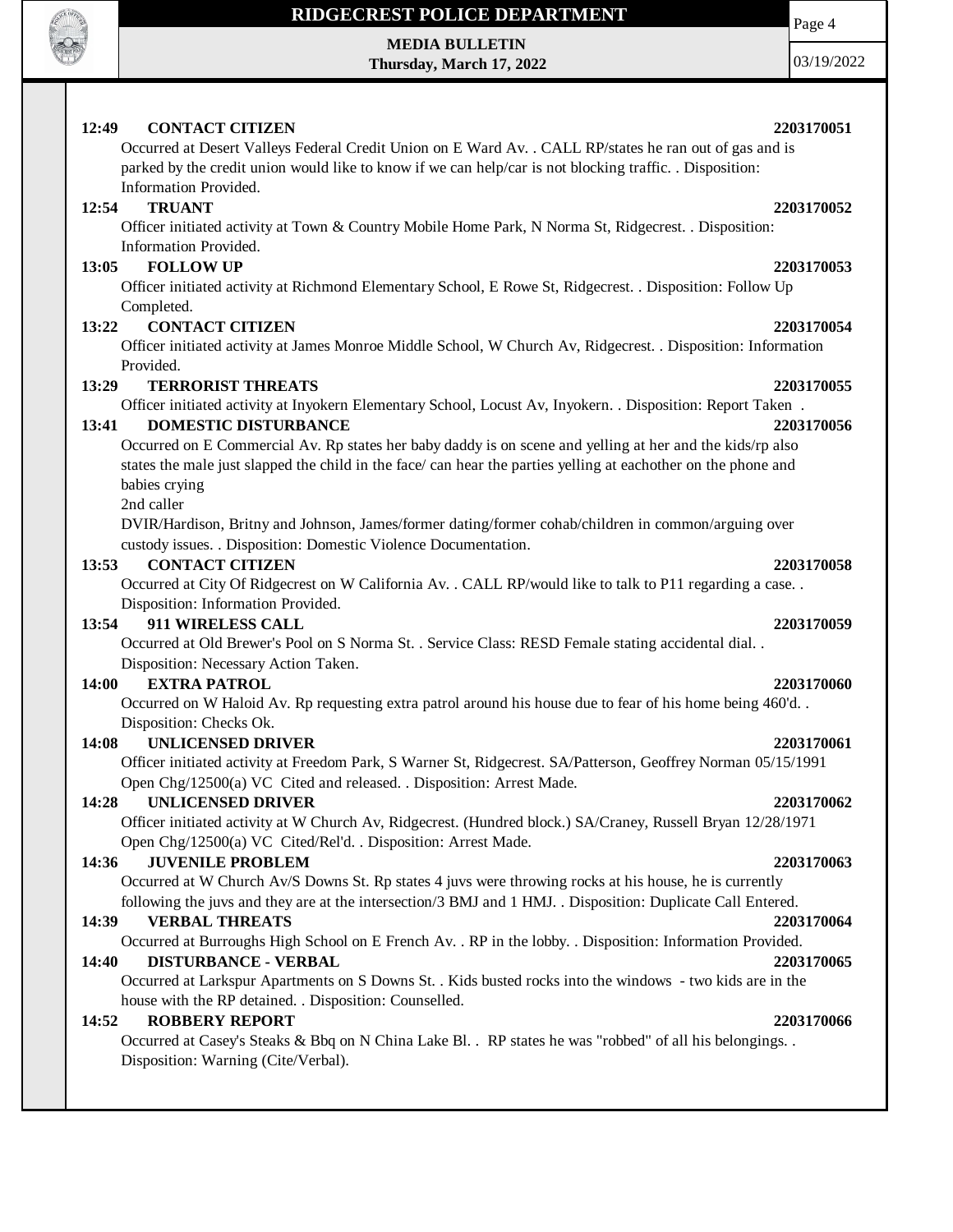

Page 5

**MEDIA BULLETIN Thursday, March 17, 2022**

| 14:59 WELFARE CHECK<br>Occurred on E Commercial Av. Rp calling about a client / rp heard yelling on the phone before the phone                                                                                                                                                                                                     | 2203170067               |
|------------------------------------------------------------------------------------------------------------------------------------------------------------------------------------------------------------------------------------------------------------------------------------------------------------------------------------|--------------------------|
| disconected. . Disposition: Checks Ok.<br>15:03<br><b>FOUND PROPERTY</b><br>Occurred at City Of Ridgecrest on W California Av. . Property brought in to the PD . Miniature butterfly knife<br>and a dime. . Disposition: Report Taken .                                                                                            | 2203170068               |
| PATROL CHECK<br>15:05<br>Officer initiated activity at Skate Park, E French Av, Ridgecrest. . Disposition: Checks Ok.                                                                                                                                                                                                              | 2203170069               |
| 15:05<br><b>MEDICAL AID</b><br>Occurred on E Sydnor Av. Ambulance request. . Disposition: Referred To Other Agency.                                                                                                                                                                                                                | 2203170070               |
| 15:18<br><b>INFORMATION</b><br>Occurred on S Porter St. . Disposition: Information Received.                                                                                                                                                                                                                                       | 2203170071               |
| <b>THEFT OF IDENTIFICATION</b><br>15:19<br>Occurred on W Hood Av. RP requesting contact via 21 regarding ID theft report. . Disposition: Negative<br>Contact.                                                                                                                                                                      | 2203170072               |
| 15:25<br><b>TRAFFIC STOP</b><br>Officer initiated activity at Wingstop, N China Lake Bl, Ridgecrest. . Disposition: Warning (Cite/Verbal).                                                                                                                                                                                         | 2203170073               |
| 15:32<br><b>CONTACT CITIZEN</b><br>Occurred at City Of Ridgecrest on W California Av. . CALL RP/states is accessing her phone and not allowing<br>her to call anyone. . Disposition: Negative Contact.                                                                                                                             | 2203170074               |
| <b>ACO CALL</b><br>15:34<br>Officer initiated activity at E Commercial Av, Ridgecrest. Loose dog. . Disposition: Animal Control Handled.<br>POSITIVE CITIZEN CONTACT<br>15:39<br>Officer initiated activity at City Of Ridgecrest, W California Av, Ridgecrest. . Disposition: Necessary Action                                    | 2203170075<br>2203170076 |
| Taken.                                                                                                                                                                                                                                                                                                                             |                          |
| 15:42<br><b>BURGLARY ALARM</b>                                                                                                                                                                                                                                                                                                     | 2203170077               |
| Occurred on S Abigail St. AOA: Inside garage door. . Disposition: False Alarm.<br>15:54<br><b>ACO CALL</b><br>Officer initiated activity at Hacienda Court, W Miguel Ct, Ridgecrest. . Disposition: Animal Control Handled.<br>15:55<br><b>FLAG DOWN</b>                                                                           | 2203170078<br>2203170079 |
| Officer initiated activity at W Ridgecrest Bl, Ridgecrest. . Disposition: Information Provided.<br>16:12<br><b>INDECENT EXPOSURE REPORT</b><br>Occurred at Upjohn Park on E Upjohn Av. . Rp states subjects in a vehicle at the park /vehicle has left the park                                                                    | 2203170080               |
| in unknown DOT/navy colored chevy malibu. . Disposition: Gone Prior to Arrival.<br>PEDESTRIAN CHECK<br>16:13                                                                                                                                                                                                                       | 2203170081               |
| Officer initiated activity at W Church Av, Ridgecrest. (Hundred block.). . Disposition: Checks Ok.<br><b>LOST PROPERTY</b><br>16:54<br>Occurred on W Veada Av. CALL RP/rp would like to report his phone as lost. . Disposition: Information                                                                                       | 2203170082               |
| Provided.<br>17:03<br><b>INFORMATION</b><br>Occurred at Ridgecrest Crisis Stabilization Unit on N Chelsea Av. . Service Class: VOIP RP needed KCSO. .                                                                                                                                                                              | 2203170083               |
| Disposition: Referred To Other Agency.<br><b>THEFT</b><br>17:09<br>Occurred at City Of Ridgecrest on W California Av. . RP's daughter left her back pack outside Joann's the other<br>day and someone stole it, needs to report it due to the backpack containing her chromebook from school<br>Disposition: Information Received. | 2203170084               |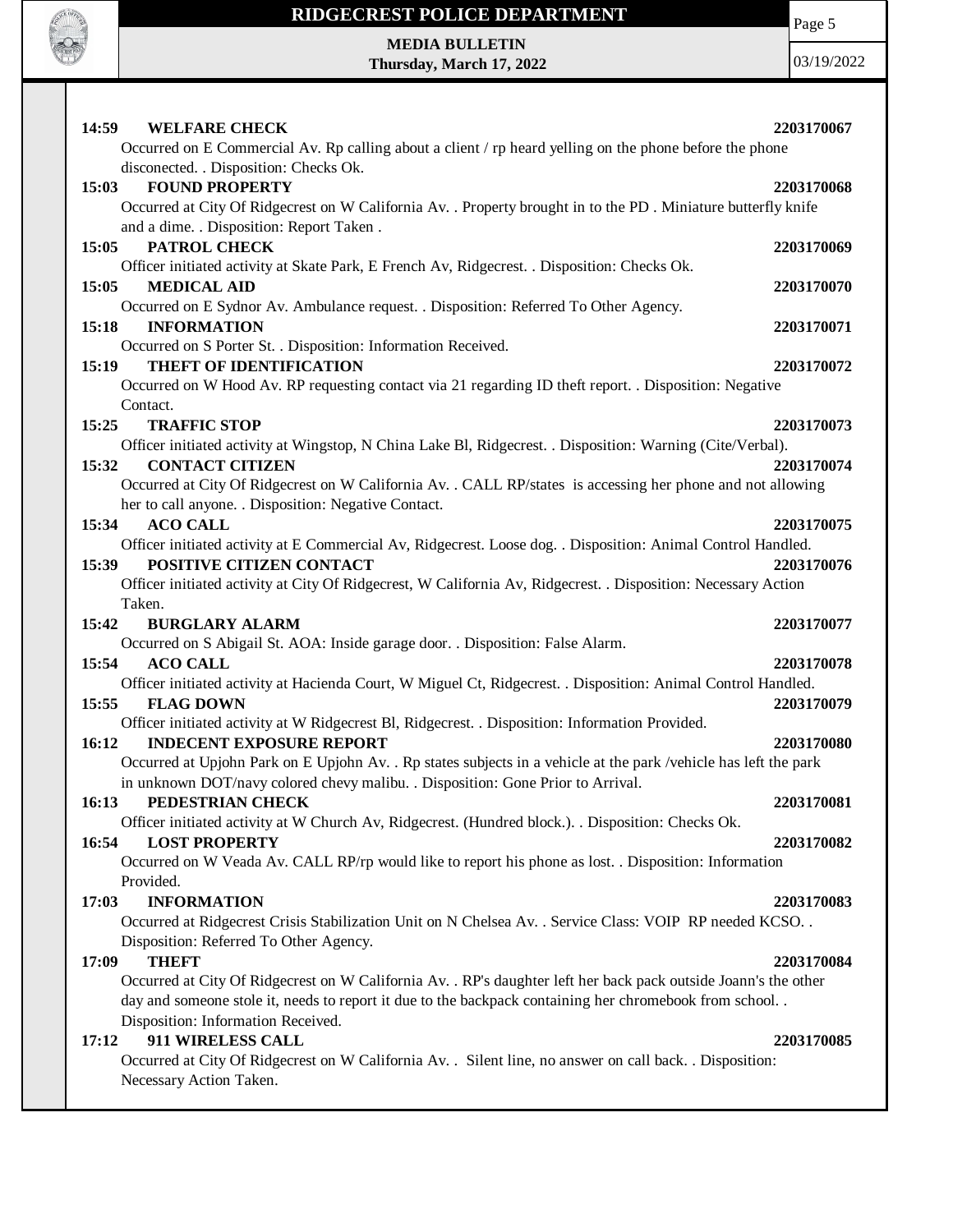

Page 6

**MEDIA BULLETIN Thursday, March 17, 2022**

| <b>SUSPICIOUS CIRCUMSTANCES</b><br>17:27<br>Occurred on W Robertson Av. Red Corolla driving around the neighborhood with what appears to be kids<br>under 15 driving RP states that they were heading westbound from her location went sb on margalo. .<br>Disposition: Unable To Locate. | 2203170086 |
|-------------------------------------------------------------------------------------------------------------------------------------------------------------------------------------------------------------------------------------------------------------------------------------------|------------|
| 911 WIRELESS CALL<br>18:01<br>Occurred at City Of Ridgecrest on W California Av. . Cellular E911 Call: Service Class: WPH2 Accidental Dial<br>Disposition: Log Note Only.                                                                                                                 | 2203170087 |
| <b>MEDICAL AID</b><br>18:21                                                                                                                                                                                                                                                               | 2203170088 |
| Occurred on S China Lake Bl. Cellular E911 Call: Service Class: WPH2 Ambulance Request. . Disposition:                                                                                                                                                                                    |            |
| Referred To Other Agency.                                                                                                                                                                                                                                                                 |            |
| <b>AREA CHECK</b><br>18:30                                                                                                                                                                                                                                                                | 2203170089 |
| Occurred at Kristy's Family Dining on S China Lake Bl. Disposition: Gone Prior to Arrival.                                                                                                                                                                                                |            |
| 18:30<br><b>ACO CALL</b>                                                                                                                                                                                                                                                                  | 2203170090 |
| Occurred at W Ridgecrest Bl/S Downs St. Pitbull running WB on ridgecrest blvd. . Disposition: Gone Prior to                                                                                                                                                                               |            |
| Arrival.                                                                                                                                                                                                                                                                                  |            |
| <b>ACO CALL</b><br>18:35                                                                                                                                                                                                                                                                  | 2203170091 |
| Occurred on W Mt Rainier Pl. Barking dog. . Disposition: Quiet On Arrival.                                                                                                                                                                                                                |            |
| <b>TRAFFIC STOP</b><br>18:41                                                                                                                                                                                                                                                              | 2203170092 |
| Officer initiated activity at Sands Mobile Home Park, W Ridgecrest Bl, Ridgecrest. . Disposition: Warning                                                                                                                                                                                 |            |
| (Cite/Verbal).                                                                                                                                                                                                                                                                            |            |
| <b>SUSPICIOUS PERSON</b><br>18:44                                                                                                                                                                                                                                                         | 2203170093 |
| Occurred at Ridgecrest Regional Hospital on N China Lake Bl. . Male has been coming to the hospital for the                                                                                                                                                                               |            |
| last couple of days and runs when he sees security. . Disposition: Necessary Action Taken.                                                                                                                                                                                                |            |
| <b>UNKNOWN PROBLEM</b><br>18:46                                                                                                                                                                                                                                                           | 2203170094 |
| Occurred on S Juba Trail. Cellular E911 Call: Service Class: WPH2 Openline/Male heard yelling in the                                                                                                                                                                                      |            |
| background/Disconnected. . Disposition: Referred To Other Agency.                                                                                                                                                                                                                         |            |
| <b>CONTACT CITIZEN</b><br>18:58                                                                                                                                                                                                                                                           | 2203170095 |
| Occurred at City Of Ridgecrest on W California Av. . Contact via 21. . Disposition: Information Provided.                                                                                                                                                                                 |            |
| 19:03<br><b>WARRANT SERVICE</b>                                                                                                                                                                                                                                                           | 2203170096 |
| Occurred at City Of Ridgecrest on W California Av. Disposition: Necessary Action Taken.                                                                                                                                                                                                   |            |
| 19:05<br><b>TRAFFIC STOP</b>                                                                                                                                                                                                                                                              | 2203170097 |
| Officer initiated activity at E Las Flores Av, Ridgecrest. (Hundred block.). Disposition: Warning (Cite/Verbal).<br>19:10<br><b>TRAFFIC HAZARD</b>                                                                                                                                        | 2203170098 |
| Occurred at Walmart Supercenter on E Bowman Rd. . Manhole cover in the middle of the parking lot with water                                                                                                                                                                               |            |
| coming out. . Disposition: Necessary Action Taken.                                                                                                                                                                                                                                        |            |
| 19:21<br><b>TRAFFIC STOP</b>                                                                                                                                                                                                                                                              | 2203170099 |
| Officer initiated activity at Red Rock Liquor, E California Av, Ridgecrest. (Hundred block.). . Disposition:                                                                                                                                                                              |            |
| Citation.<br><b>FOLLOW UP</b><br>19:21                                                                                                                                                                                                                                                    | 2203170100 |
| Officer initiated activity at Dj's Pub, E Garnet Av, Ridgecrest. . Disposition: Follow Up Completed.                                                                                                                                                                                      |            |
| <b>TRAFFIC STOP</b><br>19:37                                                                                                                                                                                                                                                              | 2203170101 |
| Officer initiated activity at Gateway Elementary School, S Gateway Bl, Ridgecrest. . Disposition: Warning                                                                                                                                                                                 |            |
| (Cite/Verbal).                                                                                                                                                                                                                                                                            |            |
| 19:45<br><b>DISTURBANCE - SUBJECT</b>                                                                                                                                                                                                                                                     | 2203170102 |
| Occurred on N Erwin St. Anon RP/In the alley way between N Inyo/Male yelling at someone/Wearing Blue                                                                                                                                                                                      |            |
| Shirt/Blue jeans/Dark sneakers/Yelling at someone saying he lives in unit "a"/Unk who he is at yelling/No<br>further desc. . Disposition: Warning (Cite/Verbal).                                                                                                                          |            |
|                                                                                                                                                                                                                                                                                           |            |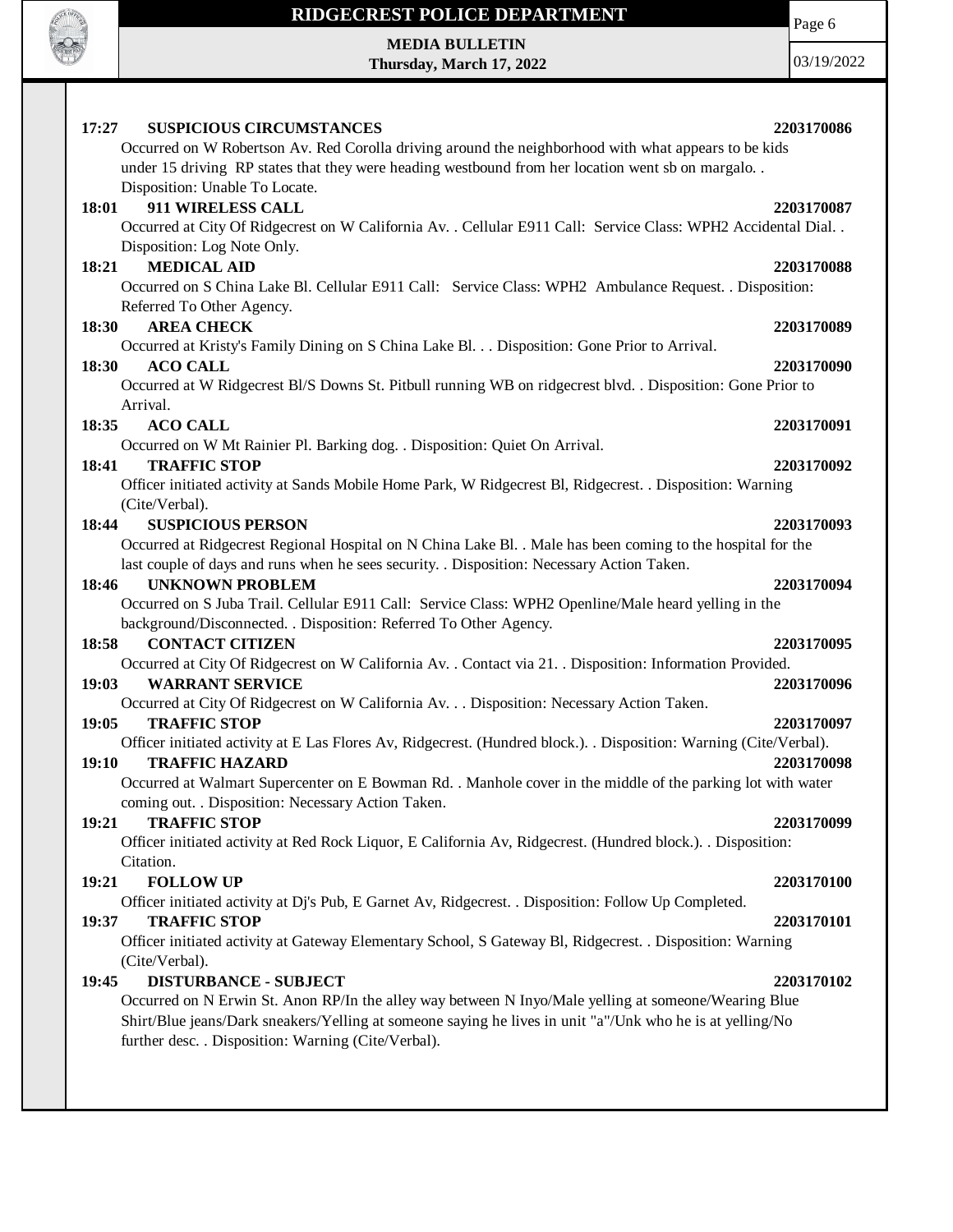

Page 7

**MEDIA BULLETIN Thursday, March 17, 2022**

| 19:46 | <b>TRAFFIC STOP</b>                                                                                                      | 2203170103 |
|-------|--------------------------------------------------------------------------------------------------------------------------|------------|
|       | Officer initiated activity at W French Av, Ridgecrest. (Hundred block.). Disposition: Warning (Cite/Verbal).             |            |
| 19:50 | <b>TRAFFIC STOP</b>                                                                                                      | 2203170104 |
|       | Officer initiated activity at W Upjohn Av, Ridgecrest. (Hundred block.). Disposition: Warning (Cite/Verbal).             |            |
| 19:52 | <b>TRAFFIC STOP</b>                                                                                                      | 2203170105 |
|       | Officer initiated activity at Denny's, N China Lake Bl, Ridgecrest. . Disposition: Warning (Cite/Verbal).                |            |
| 19:55 | <b>TRAFFIC STOP</b><br>Officer initiated activity at N Alvord St, Ridgecrest. (Hundred block.). . Disposition: Citation. | 2203170106 |
|       | <b>TRAFFIC STOP</b>                                                                                                      |            |
| 20:02 | Officer initiated activity at S China Lake Bl, Ridgecrest. (Hundred block.). . Disposition: Warning (Cite/Verbal).       | 2203170107 |
| 20:10 | <b>TRAFFIC STOP</b>                                                                                                      | 2203170108 |
|       | Officer initiated activity at Stater Brothers #109, N China Lake Bl, Ridgecrest. . Disposition: Warning                  |            |
|       | (Cite/Verbal).                                                                                                           |            |
| 20:13 | <b>MEDICAL AID</b>                                                                                                       | 2203170109 |
|       | Occurred on W Felspar Av. Cellular E911 Call: Service Class: W911 Ambulance Request. . Disposition:                      |            |
|       | Referred To Other Agency.                                                                                                |            |
| 20:16 | 911 HANG UP                                                                                                              | 2203170110 |
|       | Occurred at City Of Ridgecrest on W California Av. . Cellular E911 Call: Service Class: WPH2 Hangup. .                   |            |
|       | Disposition: Log Note Only.                                                                                              |            |
| 20:16 | <b>TRAFFIC STOP</b>                                                                                                      | 2203170111 |
|       | Officer initiated activity at N China Lake Bl, Ridgecrest. (Hundred block.). . Disposition: Warning (Cite/Verbal).       |            |
| 20:17 | <b>TRAFFIC STOP</b>                                                                                                      | 2203170112 |
|       | Officer initiated activity at W Inyokern Rd/N Triangle Dr, Ridgecrest. . Disposition: Warning (Cite/Verbal).             |            |
| 20:24 | <b>BATTERY SPOUSE/COHABITANT</b>                                                                                         | 2203170113 |
|       | Occurred at Oyo Hotel (Europa) on W Upjohn Av. . RP advising a domestic between her and her childs father                |            |
|       | SA/Mendoza, Shareef 04/05/1987                                                                                           |            |
|       | Open Chg/PC 243E1                                                                                                        |            |
|       | Booked CRF. . Disposition: Arrest Made.                                                                                  |            |
| 20:24 | <b>TRAFFIC STOP</b>                                                                                                      | 2203170114 |
|       | Officer initiated activity at Denny's, N China Lake Bl, Ridgecrest. . Disposition: Warning (Cite/Verbal).                |            |
| 20:27 | <b>SUSPICIOUS PERSON</b>                                                                                                 | 2203170115 |
|       | Occurred at S Warner St/W Wilson Av. RP stated male in the area is threatening him/Unk Desc. . Disposition:              |            |
|       | Duplicate Call Entered.                                                                                                  |            |
| 20:27 | <b>FOUND BICYCLE</b>                                                                                                     | 2203170116 |
|       | Occurred at City Of Ridgecrest on W California Av. . RP in front of PD w found bicycle. Found near BHS                   |            |
|       | Disposition: Report Taken.                                                                                               |            |
| 20:31 | <b>WARRANT ARREST</b>                                                                                                    | 2203170117 |
|       | Officer initiated activity at Motel 6, E Ridgecrest Bl, Ridgecrest. SA/Avila, Jose Adrian 03/28/92 RM051177A             |            |
|       | Bail/5K Chg/14601.1(a) VC and open Chg/12500(a) VC Cited/Rel'd. . Disposition: Arrest Made.                              |            |
| 20:31 | <b>ASSIST OTHER DEPARTMENT</b>                                                                                           | 2203170118 |
|       | Occurred on W Felspar Av. KCFD requests assistance. . Disposition: Assisted.                                             |            |
| 20:35 | <b>SUSPICIOUS CIRCUMSTANCES</b>                                                                                          | 2203170119 |
|       | Occurred at W Robertson Av/S Warner St. Cellular E911 Call: Service Class: WPH2. . Disposition: Checks Ok.               |            |
| 20:36 | <b>MEDICAL AID</b>                                                                                                       | 2203170120 |
|       | Occurred on N Gold Canyon Dr. Cellular E911 Call: Service Class: W911 Ambulance Request. . Disposition:                  |            |
| 21:07 | Referred To Other Agency.<br><b>MEDICAL AID</b>                                                                          | 2203170121 |
|       | Occurred on N Robalo St. Cellular E911 Call: Service Class: W911 Ambulance Request. . Disposition: Referred              |            |
|       | To Other Agency.                                                                                                         |            |
|       |                                                                                                                          |            |
|       |                                                                                                                          |            |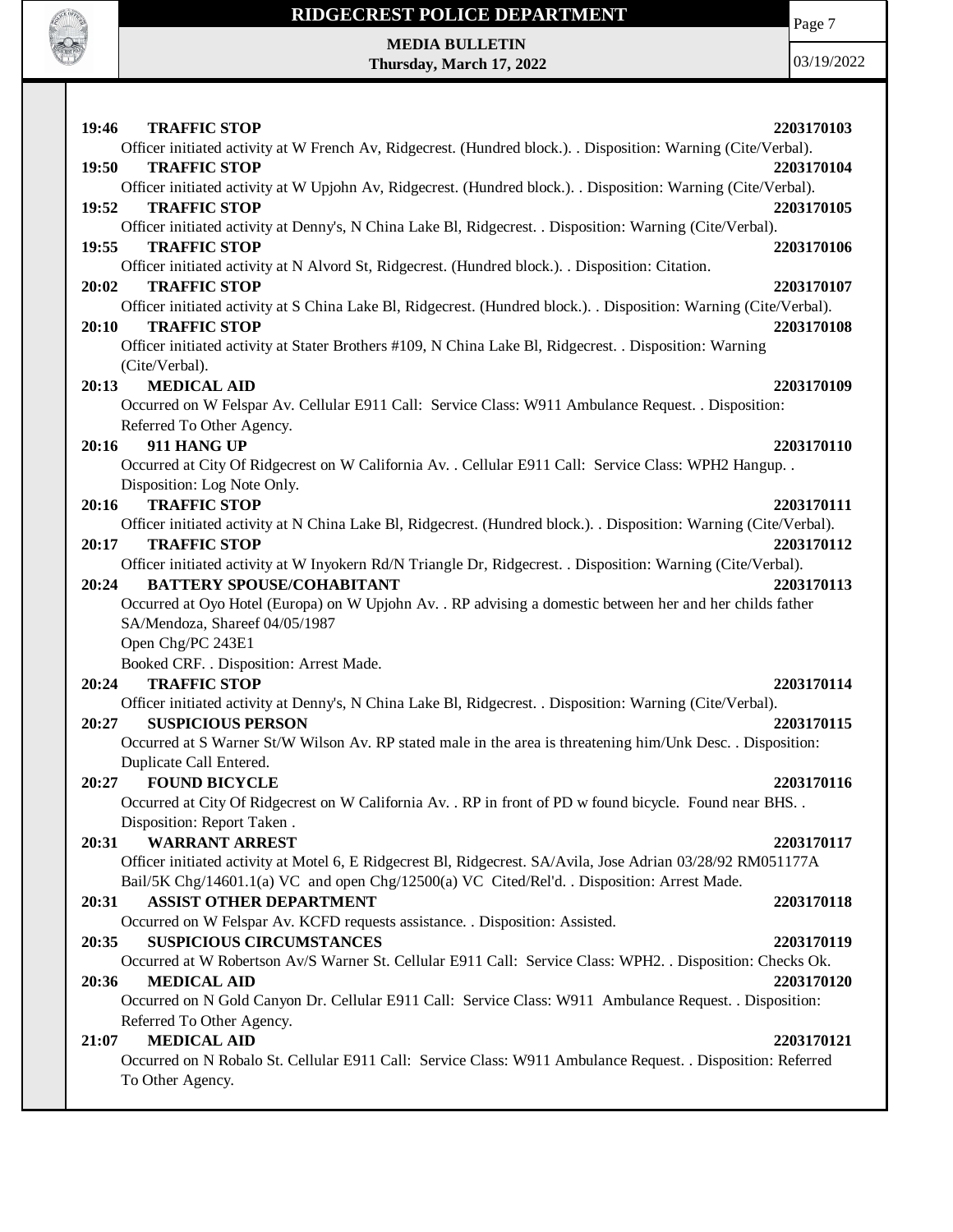

Page 8

**MEDIA BULLETIN Thursday, March 17, 2022**

| 21:08<br><b>DISTURBANCE - SUBJECT</b>                                                                               | 2203170122 |
|---------------------------------------------------------------------------------------------------------------------|------------|
| Occurred on W Boston Av. ELIJAH BARRAGAN CAUSING 415 INSIDE RES. UI DRUGS AND ALCOHOL.                              |            |
| NO ACCESS TO WEAPONS. . Disposition: Necessary Action Taken.<br>21:18<br>PRISONER TRANSPORT                         | 2203170123 |
| Occurred at City Of Ridgecrest on W California Av. . 22-821. . Disposition: Necessary Action Taken.                 |            |
| 21:20<br><b>IN CUSTODY ARREST</b>                                                                                   | 2203170124 |
| Occurred at City Of Ridgecrest on W California Av. . Cell 1. . Disposition: Necessary Action Taken.                 |            |
| 21:24<br><b>DISTURBANCE - MUSIC</b>                                                                                 | 2203170125 |
| Occurred on W Perdew Av. (Hundred block.) Unknown if party, or just loud bass. . Disposition: Quiet On              |            |
| Arrival.                                                                                                            |            |
| 21:27<br><b>TRAFFIC STOP</b>                                                                                        | 2203170126 |
| Officer initiated activity at S Norma St, Ridgecrest. (Hundred block.). . Disposition: Warning (Cite/Verbal).       |            |
| <b>TRAFFIC STOP</b><br>21:41                                                                                        | 2203170127 |
| Officer initiated activity at S Downs St, Ridgecrest. (Hundred block.). Disposition: Warning (Cite/Verbal).         |            |
| <b>TRAFFIC STOP</b><br>21:51                                                                                        | 2203170128 |
| Officer initiated activity at N Sierra View St, Ridgecrest. (Hundred block.). . Disposition: Warning (Cite/Verbal). |            |
| <b>DOMESTIC DISTURBANCE</b><br>21:52                                                                                | 2203170129 |
| Occurred on S Farragut St. Cellular E911 Call: Service Class: WPH2 Abandoned line                                   |            |
| DVIR/Stoner, Jacqueline and Castillo, Frankie/ Dating/Cohab/No Children/Arguing over relationship issues. .         |            |
| Disposition: Report Taken.                                                                                          |            |
| <b>TRAFFIC STOP</b><br>21:53                                                                                        | 2203170130 |
| Officer initiated activity at W Upjohn Av, Ridgecrest. (Hundred block.). . Disposition: Warning (Cite/Verbal).      |            |
| 21:58<br><b>WATER LEAK</b>                                                                                          | 2203170131 |
| Occurred at Tennis Courts on E French Av. . Tennis court sprinklers may be damaged, causing water to spray          |            |
| into street near intersection on French/Drummond. . Disposition: Necessary Action Taken.                            |            |
| <b>TRAFFIC STOP</b><br>22:08                                                                                        | 2203170132 |
| Officer initiated activity at N China Lake Bl, Ridgecrest. (Hundred block.). Disposition: Citation.                 |            |
| <b>TRAFFIC STOP</b><br>22:16                                                                                        | 2203170133 |
| Officer initiated activity at Jess Mini Mart, S China Lake Bl, Ridgecrest. . Disposition: Warning (Cite/Verbal).    |            |
| <b>TRAFFIC STOP</b><br>22:27                                                                                        | 2203170134 |
| Officer initiated activity at N China Lake Bl, Ridgecrest. (Hundred block.). . Disposition: Warning (Cite/Verbal).  |            |
| 22:31<br><b>TRAFFIC STOP</b>                                                                                        | 2203170135 |
| Officer initiated activity at N Inyo St, Ridgecrest. (Hundred block.). . Disposition: Warning (Cite/Verbal).        |            |
| <b>DISTURBANCE - MUSIC</b><br>22:53                                                                                 | 2203170136 |
| See also 0138. . Disposition: Necessary Action Taken.<br>Occurred on W Graaf Av. Loud music in the area             |            |
| <b>TRAFFIC STOP</b><br>23:07                                                                                        | 2203170137 |
| Officer initiated activity at N Mahan St, Ridgecrest. (Hundred block.). . Disposition: Warning (Cite/Verbal).       |            |
| <b>DISTURBANCE - MUSIC</b><br>23:23                                                                                 | 2203170138 |
| Occurred on W Graaf Av. Third RP/Turned down the music and turned it back up . See 0136. Disposition:               |            |
| Necessary Action Taken.                                                                                             |            |
| <b>TRAFFIC STOP</b><br>23:44                                                                                        | 2203170139 |
| Officer initiated activity at N Downs St/W Inyokern Rd, Ridgecrest. . Disposition: Warning (Cite/Verbal).           |            |
| 23:48<br><b>BURGLARY ALARM</b>                                                                                      | 2203170140 |
| Occurred on S China Lake Bl. Commercial. . Disposition: False Alarm.                                                |            |
|                                                                                                                     |            |